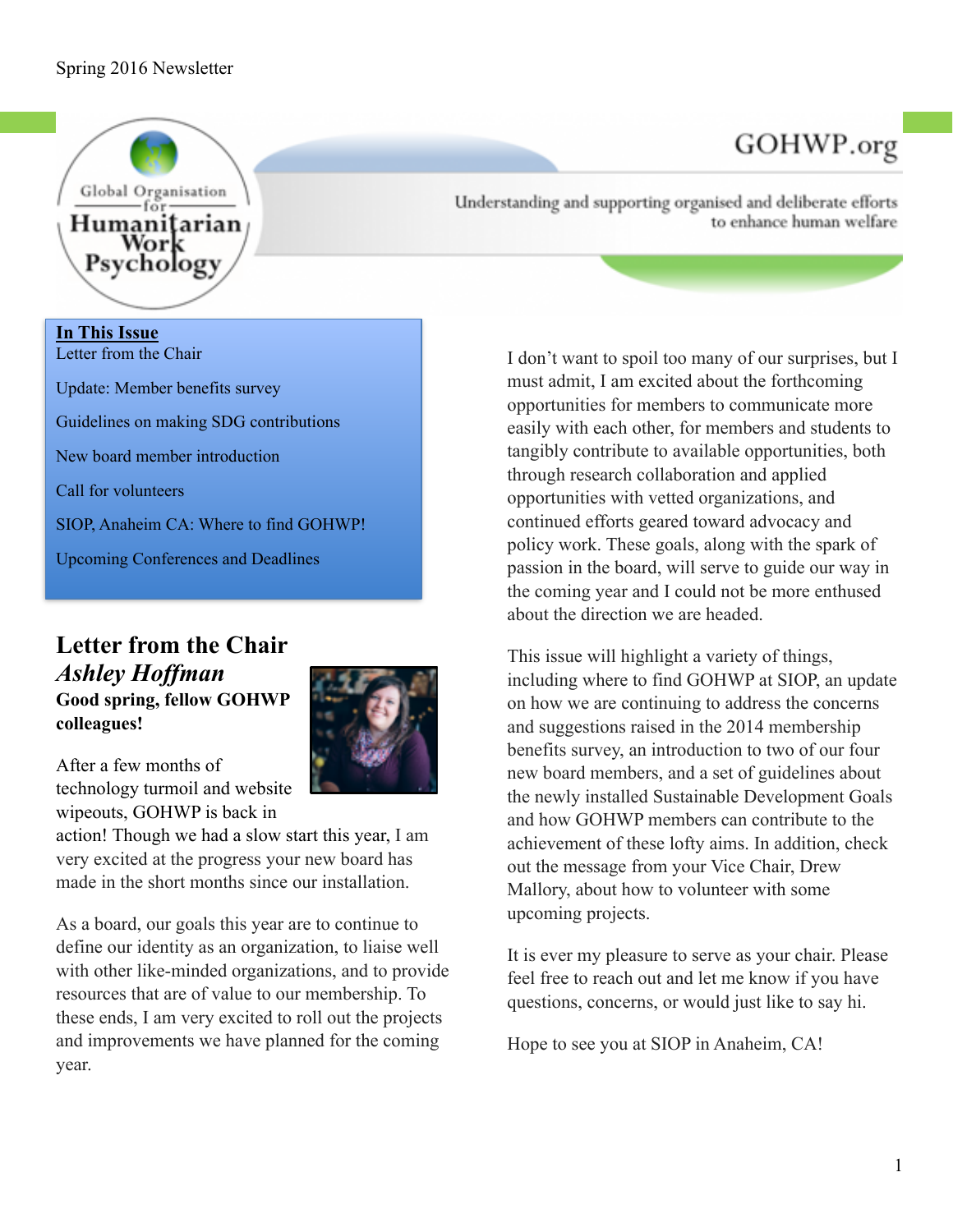### *Update!* **MEMBERSHIP BENEFITS SURVEY**

As many of you will recall, we reached out to you, the membership, back in 2014 to ask about what GOHWP should be, do, and strive toward. Your responses continue to shape our work, and help us to make decisions about the future of the organisation. For example, here are some of the priorities you expressed:

- 1. Information sharing
- 2. Networking
- 3. Clarity of organisational role and structure
- 4. Practical application of HWP, specifically practitioner focused initiatives
- 5. Access to research

Based on these priorities, we have continued to form and refine our goals as an organisation. As such, our goals this year are to provide a clear indication of what GOHWP is concerned with in our focus, lots of opportunities for involvement in research and practice, and a continued focus on avenues for networking and collaboration. Keep your eyes out for new and exciting ways to contribute to GOHWP, and be sure to check our website in the next few days for more detailed explanations of how we have addressed your suggestions!

# **GUIDELINES FOR CONTRIBUTING TO THE SDGs IN YOUR REGION** *Mary O'Neill Berry, PhD*

Looking to engage with the SDGs in your own sphere of influence? Here are some tips!

**Background on the United Nations Sustainable Development Goals (SDGs) 2015- 2030**: The SDGs were finalized in 2015 to replace and expand the UN Millennium Development Goals (MDGs) which had essentially set the global development

#### agenda from 2000 through 2015. There are 17

SDGs, with many additional targets and indicators "underneath" each Goal (list of Goals and Indicators would be included at end of document). Governments and civil society are expected to take

account of these SDGs as they shape national policies, programs, and practices. To do so will ensure significant social, economic, and environmental progress both locally and globally. The list of SDGs may be found here: http:// [www.un.org/sustainabledevelopment/sustainable](http://www.un.org/sustainabledevelopment/sustainable-development-goals/)development-goals/

**SDG Implementation**: How can our membership help to ensure that the SDGs are, in fact, implemented on the ground locally? One way is for members to examine local/national policies, identify key influential players, and, in effect, "lobby" on behalf of the SDGs.

**Forming Partnerships/Coalitions**: It is likely that other national/local groups may also be already engaged in this kind of activity; the first thing to do is to identify who these groups may be (check their websites and/or any publications/statements they have issued), and suggest that a coordinated approach be taken to optimize the outcomes.

Examples of some such groups could include major NGOs like the Red Cross, Save the Children, CARE, or organizations like UNICEF, UNESCO, UNDP, etc. At the student level, campus-based and other academic organizations can also be explored, as well as instructors; there may be a place in academic courses themselves to address the SDGs and their implementation.

**Implementation Steps:** Once you have forged these relationships on the basis of shared interests, then the basic steps in the implementation process are as follows: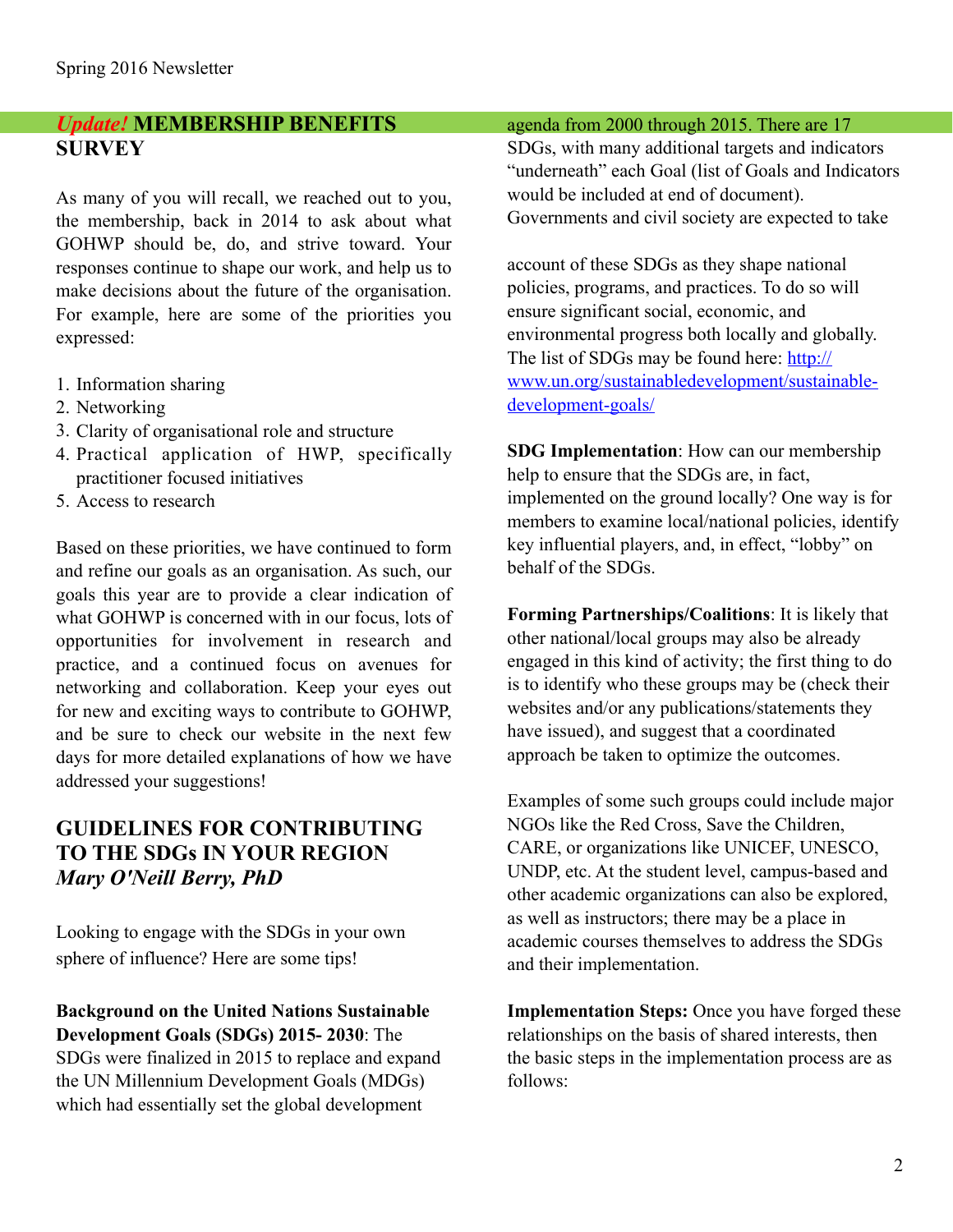1. Begin with national policies/programs in some of

the arenas most reflected in the SDGs, for example, poverty, social welfare, health, education, gender, labor/work, the environment, human rights, discrimination, etc. These will likely be located in such government ministries as Health, Education, Labor, Social Welfare, etc. Prioritize which one(s) you want to focus on most; it may be best to tackle

one SDG at a time. Do not try to do too much, too soon. Early successes will set the stage for later, additional, efforts.

2. Review these national policies/programs to ascertain in which ways they seem likely to assist in achieving one or more SDGs. Also review the extent to which the national policies/programs can be assessed by the indicators established to monitor the success of SDG implementation.

3. Identify any "gaps" between what is articulated in the policies/programs and what is stated in the corresponding SDG(s).

4. Establish recommendations for closing these gaps, and/or for otherwise enhancing the probability that the policies/programs will be successful. An advisory group, resembling a "rapid response team," will be set up within GOHWP; this group will be available to discuss and help to refine these recommendations in what will likely be an iterative process.

5. Provide specific measurement suggestions whereby you will know whether the recommendations have been successful. Referring to the SDG indicators may be a useful step here. Again, GOHWP representatives will constitute a group of expert advisors who can assist in program evaluation and indicator assessment.

6. In parallel with these efforts, identify the key influential players nationally/locally who are

involved with the policies/programs, and develop relationships with them and/or their staffs/offices.

7. Communicate your recommendations to these key players and work together with them to negotiate their acceptance.

8. Publicize your activities to the memberships of any national or international professional communities of which you are a part. This can be done via journals/bulletins, as well as through conference presentations, professional publications, and op/ed pieces in the local/national press.

9. Follow up over time to assess whether the recommendations are taken into account, and if not, why not.

10. If necessary, try again. If early efforts are successful, move to another SDG(s) and repeat the process.

For additional resources about SDG implementation, please see this document developed jointly by GRI, the United Nations Global Compact, and the World Business Council for Sustainable Development: http://sdgcompass.org/

Need more information? Contact us at [info@gowhp.org](mailto:info@gowhp.org) for assistance!

# **MEET OUR NEW BOARD MEMBERS Christopher Beukes:**

Chris has worked with work/industrial psychology based committees for a number of years. He has served on the Society of Industrial and



Organisational Psychology of South Africa (SIOPSA) ethics, emerging psychologist and regional committee for over 6 years.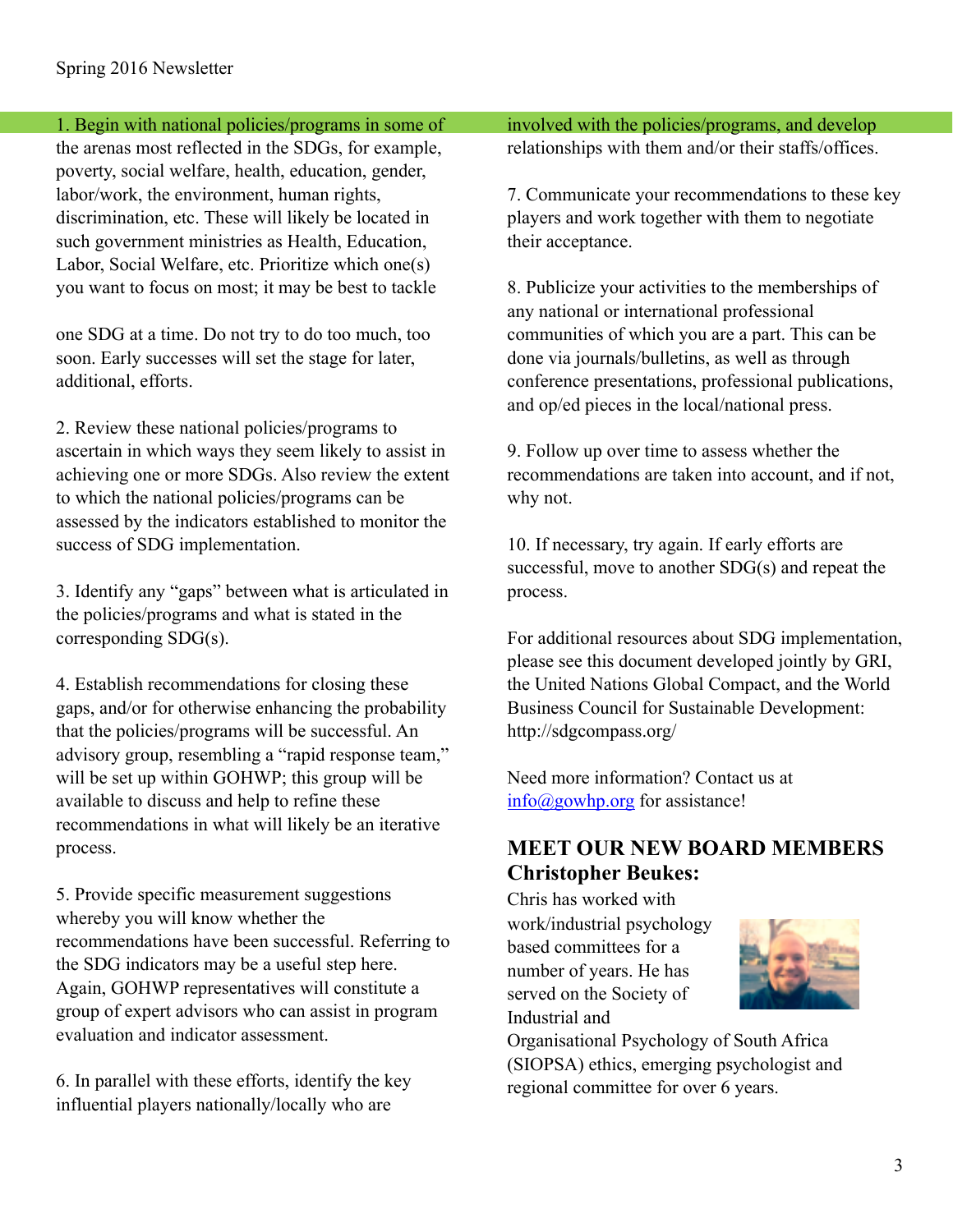Chris is also a board member with the South African Career Development Association (SACDA) as well as the African Network for Career Development. His role with the GOHWP is to conceptualise and develop a stakeholder engagements strategy that will not only generate resources but establish a network of key partners in order that work done through the GOHWP can be disseminated as far as possible.

# **Sheridan Trent:**

Sheridan Trent is a doctoral student in the Industrial/ Organizational Psychology program at the University of Nebraska at Omaha. She received her Bachelor of Arts degree from UNO in 2014. She has



worked as an Assistant Director for Volunteer Program Assessment at

UNO since 2014, where she provides assessment and consulting services to nonprofits looking to engage volunteers and improve retention outcomes, and provides training for new members. Her research interests have thus far focused on volunteer administration, including turnover, burnout, and effective management practices. She is also interested in work-life issues, positive psychology, and utilizing engagement to aid in retention efforts.

# *New!* **Call for Volunteers!**  *Drew Mallory*

Wherever you are, now's your chance for a resumebuilding and network-expanding way to make an impact on the growing field of humanitarian work psychology (HWP)!

The GOHWP Executive Board is looking for student volunteers to participate in a variety of exciting

HWP-related projects. No matter your interests, we have a place for your talents and time.

Some of the positions we are currently filling include:

 -Web Designers: lead the charge of updating and designing the new GOHWP website in addition to helping the Board create an interactive library of HWP resources;

 -Research and Project Coordinators: Develop GOHWP projects related to topics such as poverty reduction, the United Nations Sustainable Development Goals, and collaboration between GOHWP and other organisations;

 -Local Chapter Heads: Interested in starting a local chapter of GOHWP at your university or organization? GOHWP is looking to partner with other institutions to create a global network of those interested in applying work psychology for the greater good.

All positions will require close collaboration with Board members and will further the aims of GOHWP. Work will be done remotely and time commitments vary. To apply please fill out this quick survey [here](https://docs.google.com/forms/d/14OCwKO3yJ13i7ySl6N5-9YqC7gY1aRpWg_PvLZMeymM/viewform?c=0&w=1). Any questions can be directed to Drew at <u>volunteers@gohwp.org</u>.

## **SIOP ANNUAL CONFERENCE**

We are excited to see each of you at SIOP in Anaheim, CA this year. Below, we've listed just a few of the ways you can learn a little more about GOWHP, where to catch a session related to HWP, or just enjoy a drink or conversation with us.

Stay tuned for location details for our **Thursday morning membership meeting**, and meet us **Friday evening for a happy hour at Fire + Ice Grill at 5:30pm!**